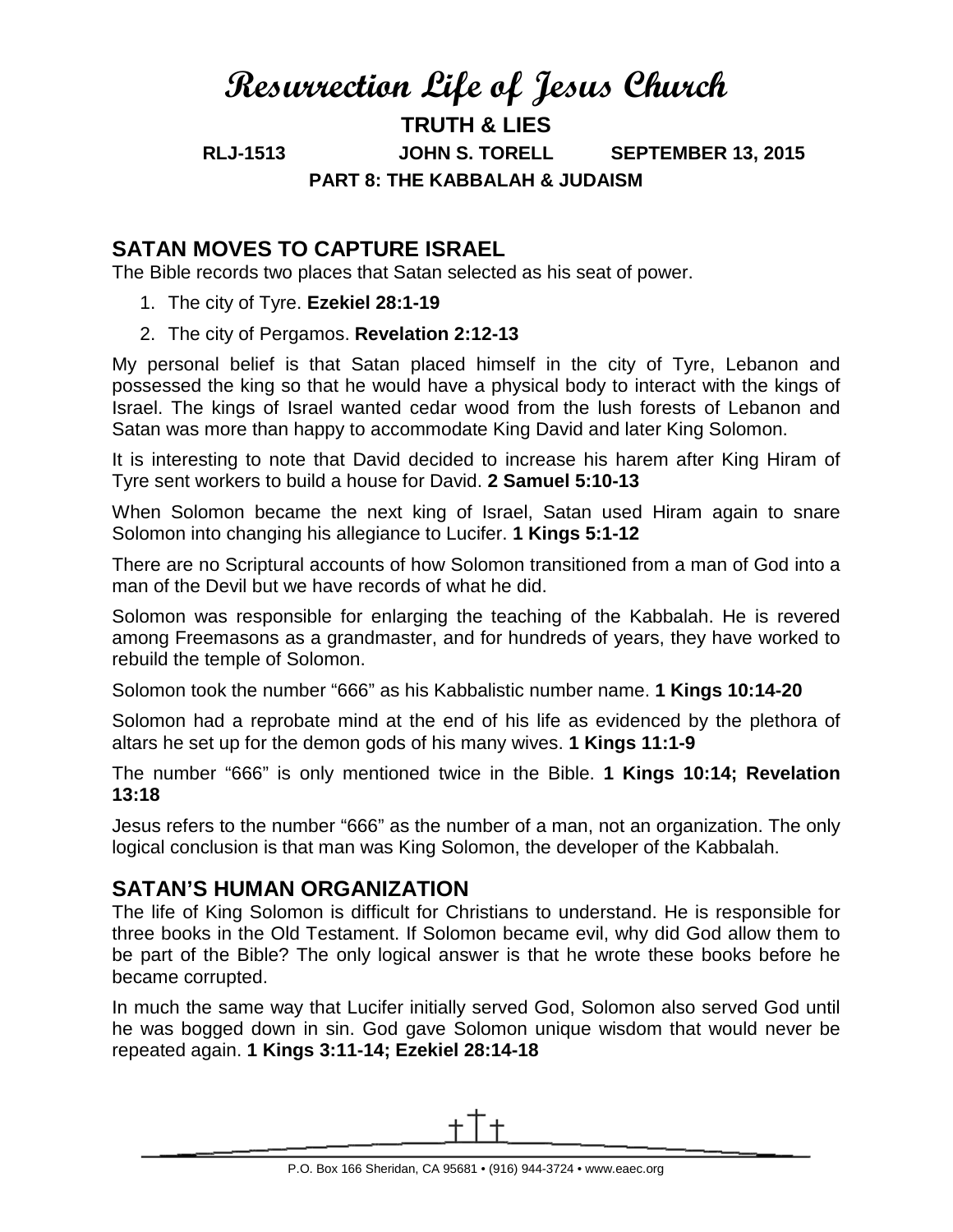Satan used Solomon to accomplish two things: develop a written doctrine of the Kabbalah and create a human organization that would perpetuate itself.

Satan wanted a small cabal of dedicated Jewish men to swear allegiance and worship him. These men could not be loyal to their wives, children, or a nation. They had to devote their body and soul to Lucifer's cause and lying became a way of life for them.

In order to make the organization perpetual, new Jewish men who were willing to sell their souls to the Devil would have to be recruited and trained.

The ultimate goal of the organization was to bring their messiah up from the bottomless pit and establish a world government under the leadership of Lucifer. The men were told not to expect fulfillment in their lifetime, but to keep working and lay the foundation.

Satan only has one program and we can see how this pattern was used by the Illuminati, Jesuits, Freemasons, Templars, etc.

#### **THE DOCTRINE OF THE KABBALAH**

The core teaching of Lucifer that God became confused after creation and a part of him fell into the bottomless abyss and took the form of the holy serpent became the foundation for the doctrine that Solomon developed.

The ultimate goal of the Kabbalists is to bring the holy serpent up from the bottomless abyss so he can establish himself as the messiah for the twelve tribes of Israel. Gentiles do not count since they don't have souls; the messiah of the Kabbalah is only for the offspring of the twelve sons of Jacob.

Lucifer told the Kabbalists there were two ways to get the holy serpent up from the bottomless pit:

- 1. The High Road consisted of the Kabbalists spreading out over the earth and making all men good.
- 2. The Low Road consisted of making men on earth as evil as possible.

It was decided that it was easier to make all mankind evil and thus the doctrine of sinning to serve god was born. It became the duty of all Kabbalists to lead the way and become as corrupt and vile as possible. Kabbalists were told violate the Ten Commandments as much as possible in order to serve god.

The more they sinned and the more they could corrupt nations into debauchery, the faster the holy serpent could be brought up from the bottomless pit.

When you have this knowledge, it makes perfect sense that Solomon set up altars for his foreign wives and he started to sacrifice children to the demon god Moloch.

## **GOD IS SPEAKING THROUGH HIS PROPHETS**

About 180 years after the reign of Solomon, God spoke through the prophet Isaiah, who repudiated the Kabbalistic doctrine that Solomon had developed. **Isaiah 5:11-25; 28:14- 18**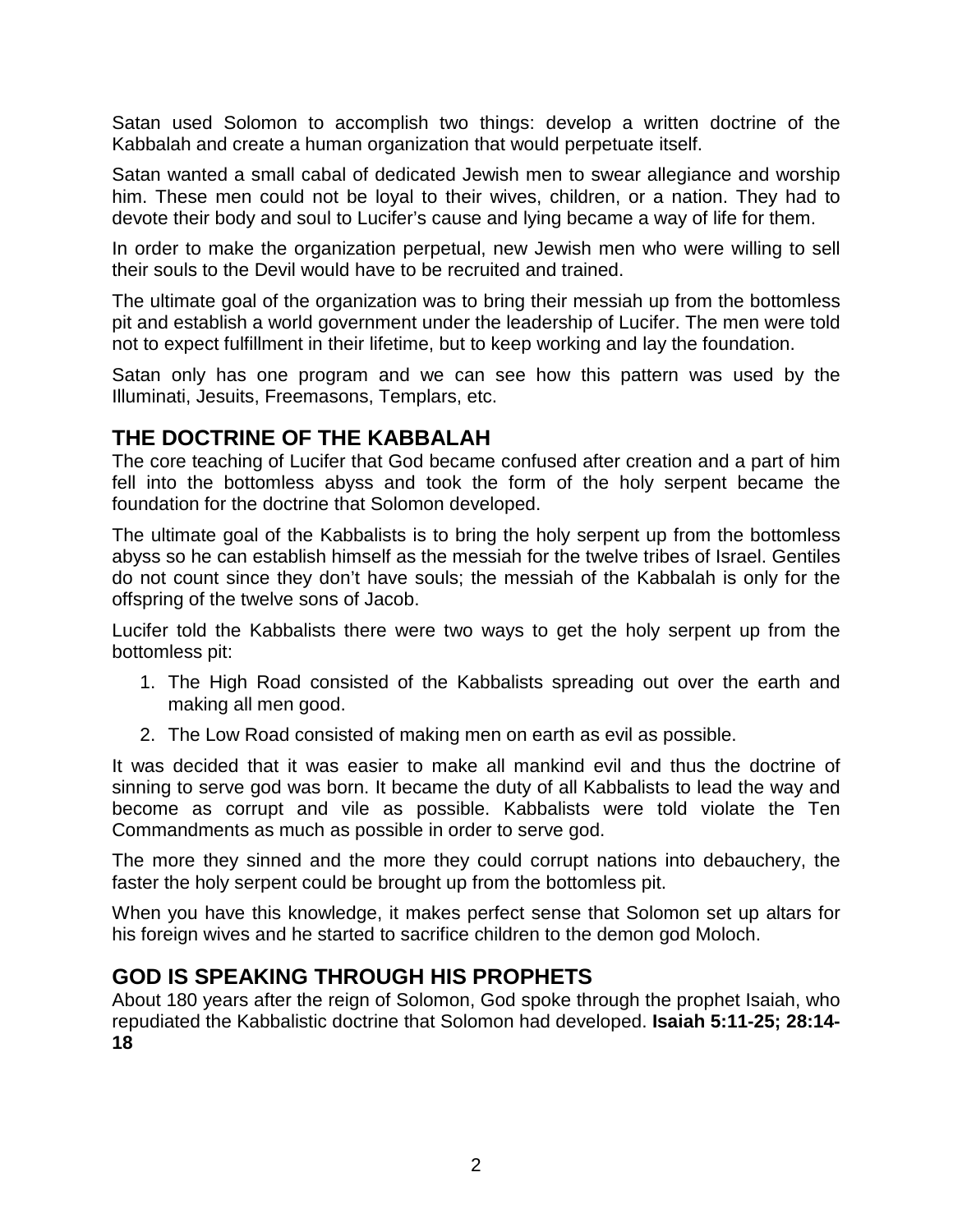Some 120 years after Isaiah, God sent the prophet Jeremiah to warn the people of Judah about the Kabbalistic doctrine that existed like a cancer among the Jewish leadership. **Jeremiah 11:9-11**

Jeremiah lived and prophesied in Jerusalem and was a contemporary with the prophet Ezekiel, who had been taken to Babylon, where he prophesied among the captive Jews. Ezekiel was given a strong message against the Kabbalistic leadership in Jerusalem. **Ezekiel 22:28-31**

The people of Judah did not hear from God for some 549 years and the last prophet was Malachi. The silence was broken when God raised up a prophet in Judah by the name of John the Baptist. God gave him insight into the diabolical Kabbalistic movement, and when these leaders came to him, he called them out for who they were, followers of the Old Serpent. **Matthew 3:1-9**

## **JESUS EXPOSED THE FOLLOWERS OF THE KABBALAH**

Jesus also exposed the Kabbalists and called them a generation of vipers. **Matthew 12:34**

Jesus railed against the Jewish leadership again when he called them serpents and a generation of vipers. He did not mince words when He said that anyone that converts to their faith is twice the child of hell of their mentor. **Matthew 23:13-15; 33-35**

Jesus exposed the Kabbalists as trying to take the kingdom by force. **Matthew 11:12**

When Kabbalistic men saw the power which Jesus displayed, they tried to take Him by force and make Him the king of Israel. **John 6:14-15**

After the ascension to heaven, Jesus once again warned His followers of the Kabbalists and identified how they were hiding in the synagogues. **Revelation 2:9; 3:9**

The apostle Paul was a Pharisee before he was converted to Christ and had been exposed to the teaching of the Kabbalah. The Kabbalistic leaders spread rumors that Paul had become a Christian in order to sin and fulfill the Kabbalistic teaching that sinning is serving God. Paul refuted this rumor in the Epistle to the Romans. **Romans 3:8**

## **MOST CHRISTIANS HAVE NO KNOWLEDGE OF THE KABBALAH**

Most Christians know little to nothing about the Kabbalah and don't realize the deep inroads the Kabbalah had made into Judaism. Without this knowledge, the aforementioned scripture references don't make a whole lot of sense.

I have a Master's degree in Divinity from Golden Gate Baptist Theological Seminary in Mill Valley, California. All this information was new to me; I was never taught how the Kabbalah had influenced Judaism for more than 4,000 years. As a young pastor I read these verses and was clueless for some 20 years as to what these verses meant. It wasn't until I was exposed to the Kabbalah that I received a true understanding of their meaning.